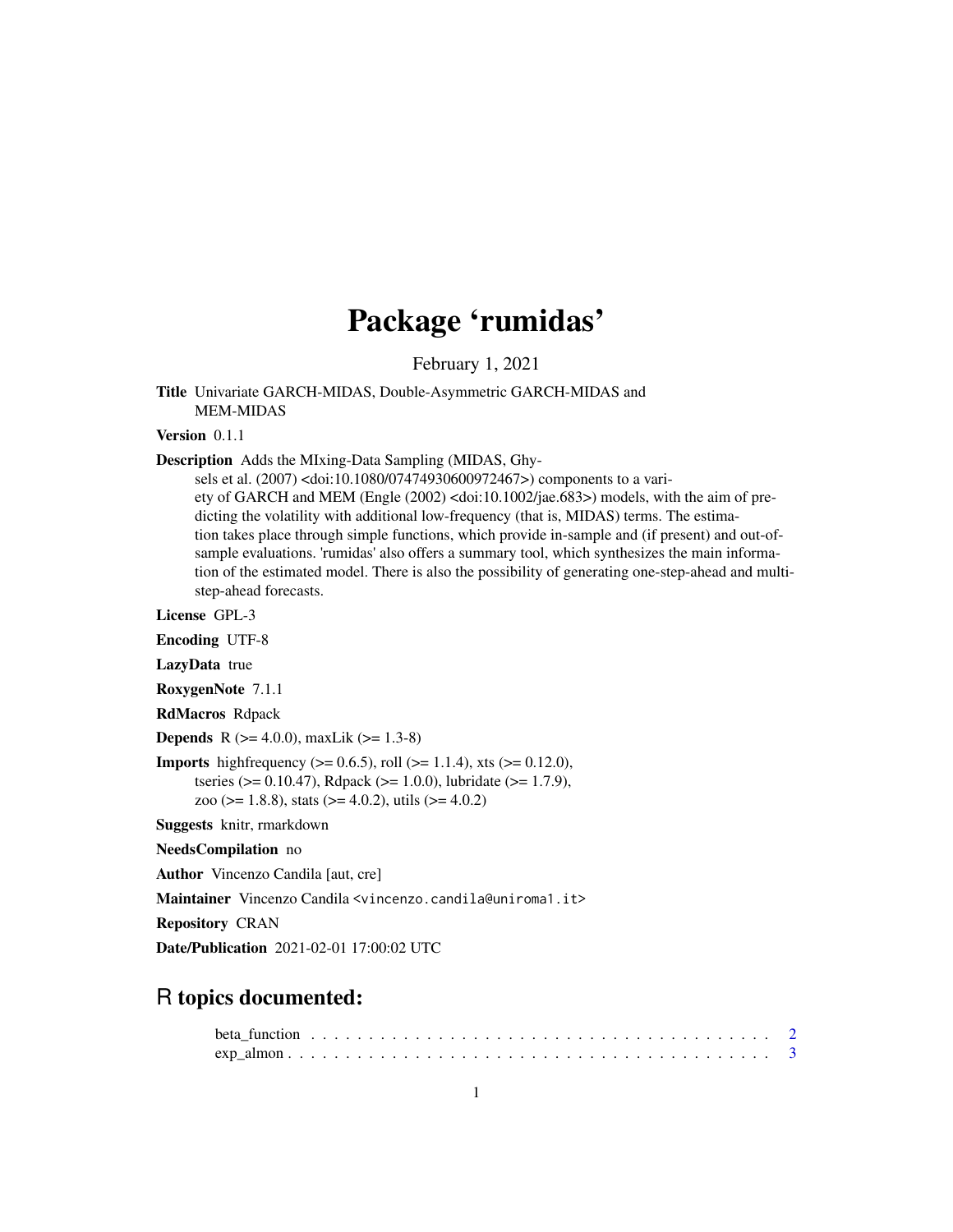<span id="page-1-0"></span>

| Index | 16 |
|-------|----|
|       |    |
|       |    |
|       |    |
|       |    |
|       |    |
|       |    |
|       |    |
|       |    |
|       |    |

<span id="page-1-1"></span>beta\_function *Beta function*

#### Description

Represents a tool able to accommodate various lag structures for the additional MIDAS variable observed each "low-frequency" period  $t$ . It can have a monotonically increasing, decreasing weighting scheme or a hump-shaped weighting scheme. The Beta function is:

$$
\delta_k(\omega) = \frac{(k/K)^{\omega_1 - 1}(1 - k/K)^{\omega_2 - 1}}{\sum_{j=1}^K (j/K)^{\omega_1 - 1}(1 - j/K)^{\omega_2 - 1}}.
$$

For additional details, see Ghysels et al. (2007).

#### Usage

beta\_function(k, K, w1, w2)

#### Arguments

| k      | Lag of interest.                                  |
|--------|---------------------------------------------------|
| К      | Number of (lagged) realizations to consider.      |
| w1, w2 | Parameters governing the weights of each $k$ lag. |

### Value

The weights associated to each lag k, with  $k = 1, \dots, K$ .

#### References

Ghysels E, Sinko A, Valkanov R (2007). "MIDAS regressions: Further results and new directions." *Econometric Reviews*, 26(1), 53–90. doi: [10.1080/07474930600972467.](https://doi.org/10.1080/07474930600972467)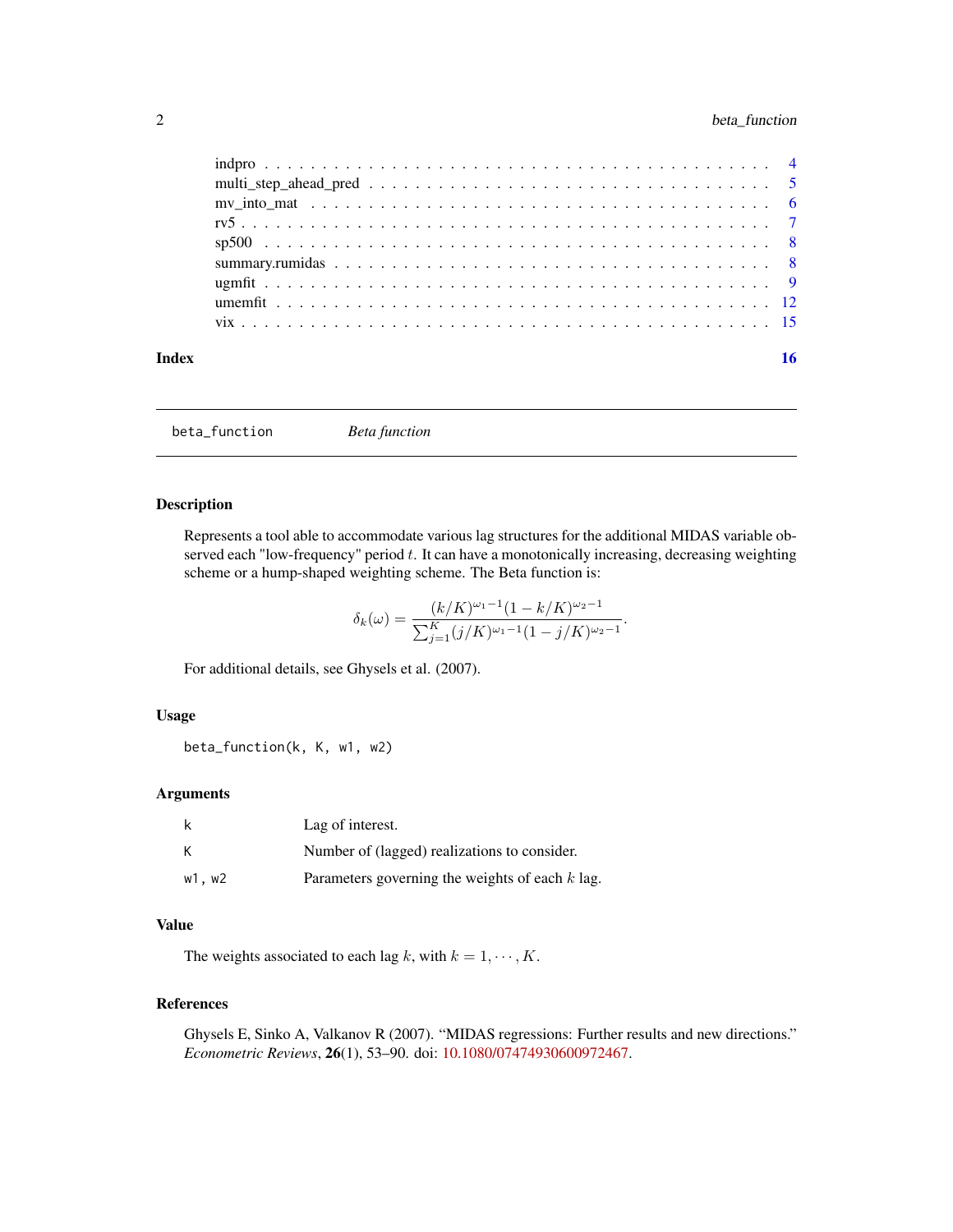#### <span id="page-2-0"></span>exp\_almon 3

#### Examples

```
# suppose to have four lags:
# K<-4
# w1<-1 # by setting w1=1, only a monotonically decreasing weighting scheme is allowed
#(more recent observations weigh more)
# w2<-5
beta_function(1:4,K=4,w1=1,w2=5)
```
<span id="page-2-1"></span>

exp\_almon *Exponential Almon Lag*

#### Description

Represents a tool able to accommodate various lag structures for the additional MIDAS variable observed each "low-frequency" period  $t$ . It can have a monotonically increasing, decreasing weighting scheme or a hump-shaped weighting scheme. As in Ghysels et al. (2007), here the function form uses only two parameters:

$$
\delta_k(\omega_1, \omega_2) = \frac{exp(\omega_1 k + \omega_2 k^2)}{\sum_{k=1}^K exp(\omega_1 k + \omega_2 k^2)}.
$$

For additional details, see Almon (1965) and Ghysels et al. (2007).

#### Usage

exp\_almon(k, K, w1, w2)

#### Arguments

| k      | Lag of interest.                                  |
|--------|---------------------------------------------------|
| К      | Number of (lagged) realizations to consider.      |
| w1, w2 | Parameters governing the weights of each $k$ lag. |

#### Value

The weights associated to each lag k, with  $k = 1, \dots, K$ .

#### References

Almon S (1965). "The distributed lag between capital appropriations and expenditures." *Econometrica: Journal of the Econometric Society*, 178–196. doi: [10.2307/1911894.](https://doi.org/10.2307/1911894)

Ghysels E, Sinko A, Valkanov R (2007). "MIDAS regressions: Further results and new directions." *Econometric Reviews*, 26(1), 53–90. doi: [10.1080/07474930600972467.](https://doi.org/10.1080/07474930600972467)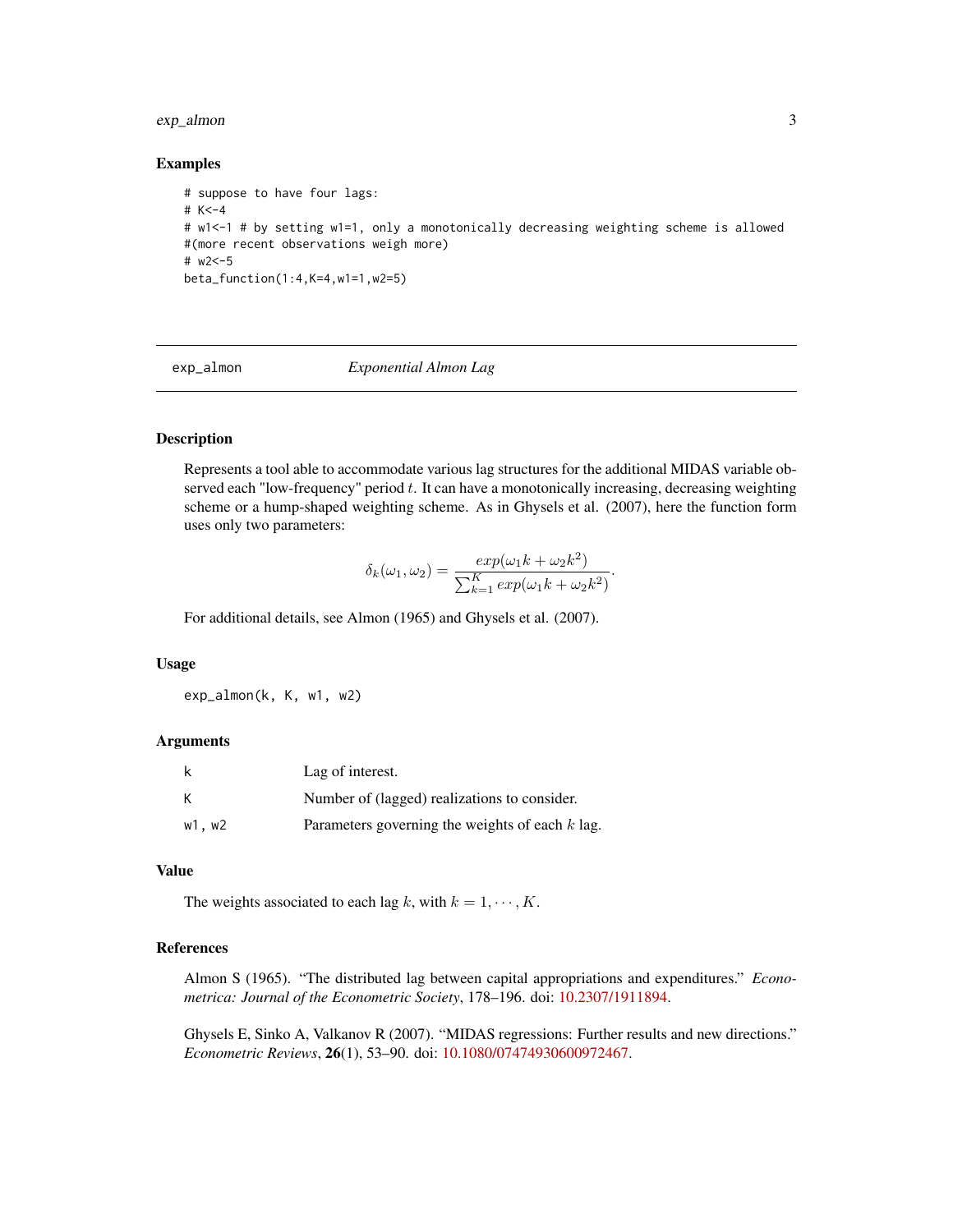#### Examples

```
# suppose to have four lags:
# K<-4 # Note: the number of lags to consider
# w1 < -1# w2<- -0.5 # by setting w2<0, the monotonically decreasing weighting scheme is used
exp_almon(1:4,K=4,w1=0.1,w2=-0.5)
```
indpro *Monthly U.S. Industrial Production*

#### Description

Monthly data on the U.S. Industrial Production index (IP, index 2012=100, seasonally adjusted) collected from the Federal Reserve Economic Data (FRED) archive. The IP has been used as MIDAS term in different contributions (see, for instance, Engle et al. (2013), Conrad and Loch (2015), and Amendola et al. (2017)).

#### Usage

data(indpro)

#### Format

An object of class "xts".

#### Source

Archive of the Federal Reserve Economic Data [\(FRED\)](https://fred.stlouisfed.org/series/INDPRO)

#### References

Amendola A, Candila V, Scognamillo A (2017). "On the influence of US monetary policy on crude oil price volatility." *Empirical Economics*, 52(1), 155–178. doi: [10.1007/s0018101610695.](https://doi.org/10.1007/s00181-016-1069-5)

Conrad C, Loch K (2015). "Anticipating Long-Term Stock Market Volatility." *Journal of Applied Econometrics*, 30(7), 1090–1114. doi: [10.1002/jae.2404.](https://doi.org/10.1002/jae.2404)

Engle RF, Ghysels E, Sohn B (2013). "Stock market volatility and macroeconomic fundamentals." *Review of Economics and Statistics*, 95(3), 776–797. doi: [10.1162/REST\\_a\\_00300.](https://doi.org/10.1162/REST_a_00300)

#### Examples

head(indpro) summary(indpro) plot(indpro)

<span id="page-3-0"></span>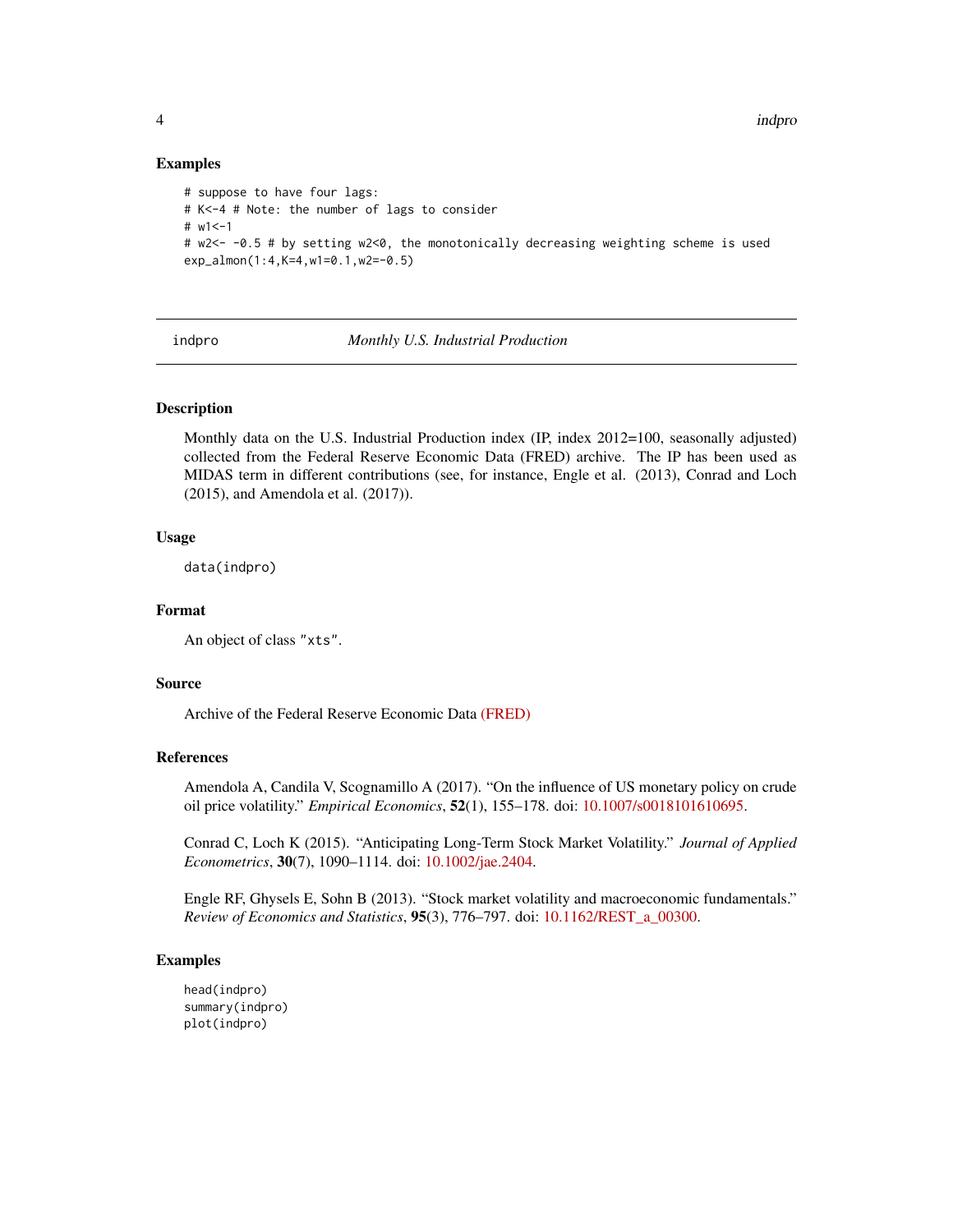<span id="page-4-0"></span>multi\_step\_ahead\_pred *Multi–step–ahead predictions of the GARCH–MIDAS–based models with and without the '–X' part.*

#### Description

Calculates the multi–step–ahead predictions for the GARCH–MIDAS and DAGM models, according to the procedure suggested by Amendola et al. (2021).

#### Usage

```
multi_step_ahead_pred(est, h, X = NULL)
```
#### Arguments

| est | The estimation object as resulting by the ugmfit function                                                              |
|-----|------------------------------------------------------------------------------------------------------------------------|
| h.  | The length of the multi-step-ahead predictions                                                                         |
| X   | <b>optional.</b> The $\div X$ variable. NULL by default. It hat to be equal to the $X'$ used<br>in the ugmfit function |

#### Details

The multi–step–ahead procedure calculates the volatility predictions keeping fixed the information set at the last observation available and projecting forward the forecasts. The procedure calculates the volatility predictions conditionally to the parameters estimated in the in-sample period. Therefore, the estimation object (through the [ugmfit](#page-8-1) function) has to be provided. For additional details, see Eq. (20) in Amendola et al. (2021).

#### Value

The multi-step-ahead predictions, for the following h days, starting from the last day of the chosen in-sample period adopted in the 'est' object.

#### References

Amendola A, Candila V, Gallo GM (2021). "Choosing the frequency of volatility components within the Double Asymmetric GARCH–MIDAS–X model." *Economic and Statistics*. doi: [10.1016/](https://doi.org/10.1016/j.ecosta.2020.11.001) [j.ecosta.2020.11.001.](https://doi.org/10.1016/j.ecosta.2020.11.001)

```
# r_t<-sp500['2008']
# X<-(rv5['2008'])^0.5
# mv_m<-mv_into_mat(r_t,diff(indpro),K=12,"monthly")
# fit<-ugmfit(model="GMX",skew="YES",distribution="norm",r_t,mv_m,K=12,X=X)
### ten days predictions
# multi_step_ahead_pred(fit,h=10,X)
```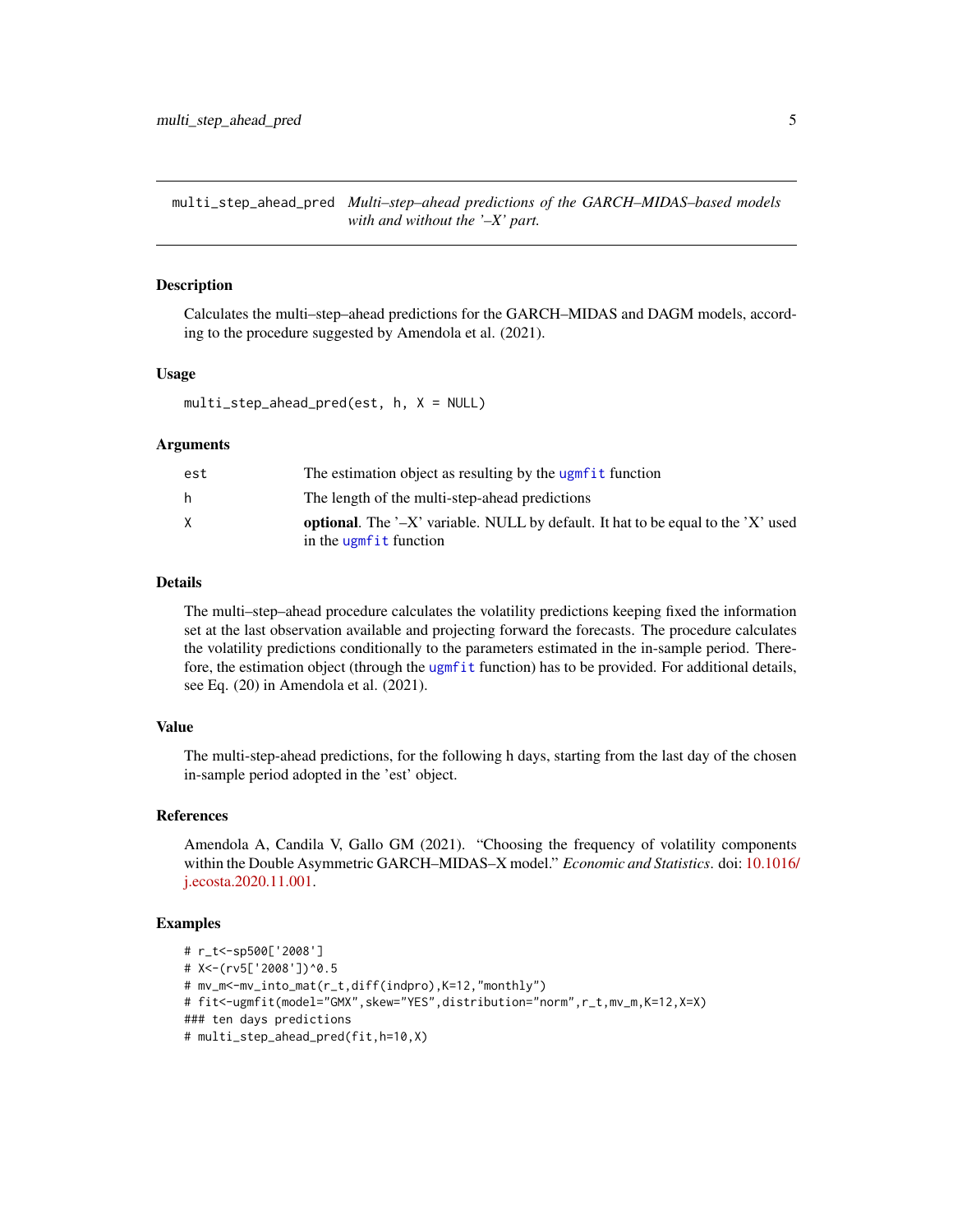#### Description

Implements the transformation of the MIDAS variable into a matrix, whose dimension is  $(K+1) \times$ N, where K is the number of lagged realizations to consider and N is the length of the variable x.

#### Usage

mv\_into\_mat(x, mv, K, type)

#### Arguments

| $\mathsf{X}$ | Variable according to which the MIDAS term has to be aligned. It must be an<br>'xts' object.                                   |
|--------------|--------------------------------------------------------------------------------------------------------------------------------|
| mv           | MIDAS variable, observed each period $t$ . It must be an 'xts' object.                                                         |
| K            | Number of (lagged) realizations of the MIDAS variable to consider.                                                             |
| type         | The frequency of the period of observations for the MIDAS variable. It can be<br>'weekly', 'monthly', 'quarterly' or 'yearly'. |

#### Value

The resulting matrix has as many rows as the number of lagged realizations (plus one) of the MIDAS variable to consider, and as many columns as the length of  $x$ .

```
# weekly frequency
# obtain weekly MIDAS variable after daily aggregation
# RV_weekly_sum<-apply.weekly(rv5^0.5,sum) #realized volatility
# then allocate correctly the information
# RV_weekly<-as.xts(coredata(RV_weekly_sum),seq(as.Date("2000-01-10"),
# by = "week", length.out = length(RV_weekly_sum)))
# use mv_into_mat (two cases, the second one does not work)
# mv_into_mat(sp500['2002/2003-12-26'],diff(RV_weekly['/2003-12']),K=4,type="weekly")
# mv_into_mat(sp500['2002/2003-12-26'],diff(RV_weekly['/2005-12']),K=4,"weekly") #does not work
```

```
# monthly frequency
```

```
# r_t<-sp500['2005/2010']
```

```
# mv_into_mat(r_t,diff(indpro),K=12,type="monthly")
```

```
# quarterly frequency
```

```
# RV_quarterly_sum<-apply.quarterly(rv5,sum)
```

```
# RV_quarterly<-as.xts(coredata(RV_quarterly_sum),seq(as.Date("2000-04-01"),
```

```
# by = "quarter", length.out = length(RV_quarterly_sum)))
```

```
# mv_into_mat(sp500['2004/2010'],diff(RV_quarterly),K=10,type="quarterly")
```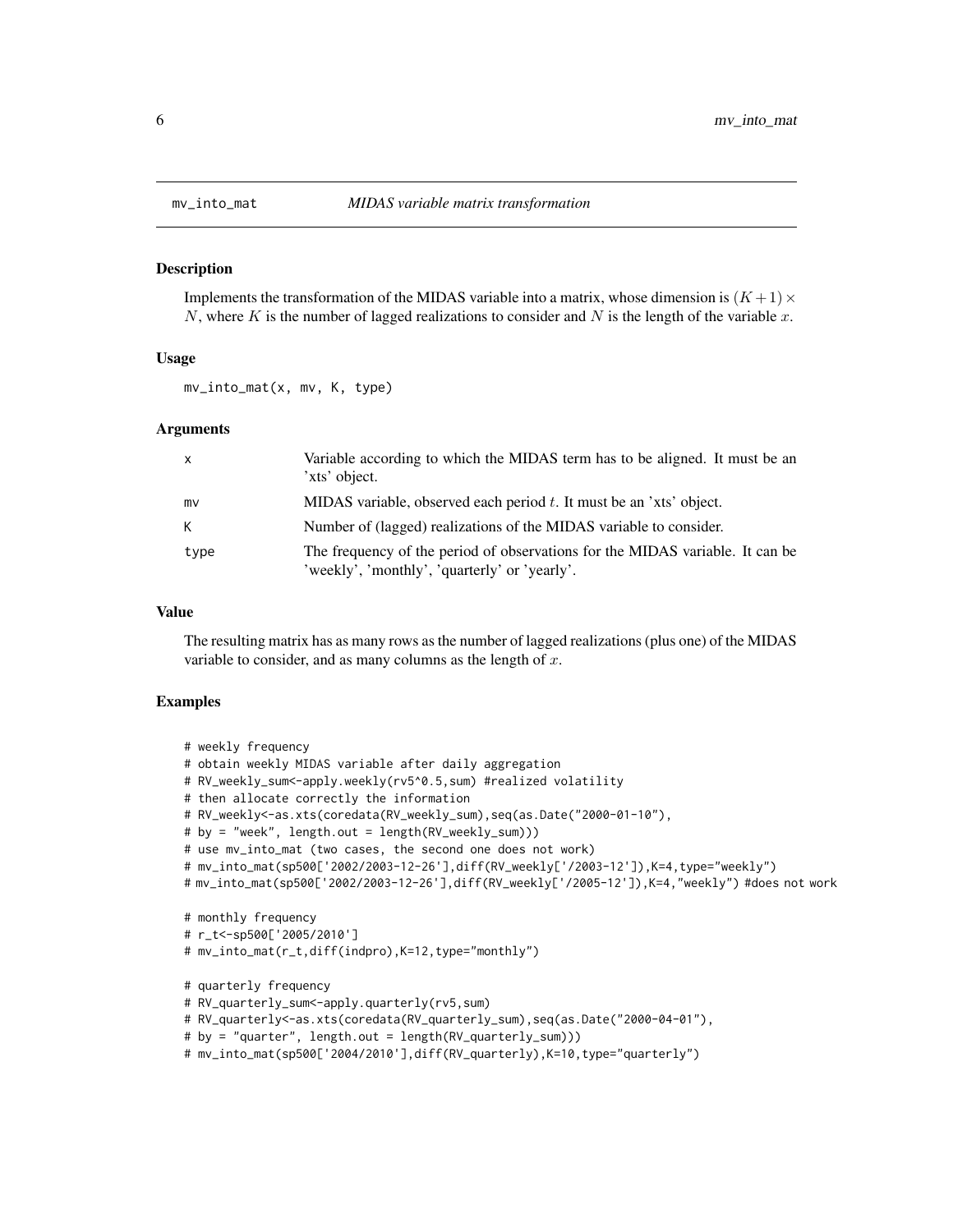```
# yearly frequency
# RV_yearly_sum<-apply.yearly(rv5,sum)
# RV_yearly<-as.xts(coredata(RV_yearly_sum),seq(as.Date("2001-01-01"),
# by = "year", length.out = length(RV_yearly_sum)))
# mv_into_mat(sp500['2006/2010'],diff(RV_yearly),K=2,type="yearly")
```
rv5 *S&P 500 realized variance at 5-minutes*

#### Description

Daily data on the realized variance of the S&P 500 collected from the realized library of the Oxford-Man Institute (Heber et al. 2009). The realized variance has been calculated using intradaily intervals of five minutes (Andersen and Bollerslev 1998).

#### Usage

data(rv5)

#### Format

An object of class "xts".

#### Source

Realized library of the [Oxford-Man Institute](https://realized.oxford-man.ox.ac.uk/data/download)

#### References

Andersen TG, Bollerslev T (1998). "Answering the Skeptics: Yes, Standard Volatility Models do Provide Accurate Forecasts." *International Economic Review*, 39, 885–905. doi: [10.2307/2527343.](https://doi.org/10.2307/2527343)

Heber G, Lunde A, Shephard N, Sheppard K (2009). "OMI's realised library, version 0.1." Oxford– Man Institute, University of Oxford.

```
head(rv5)
summary(rv5)
plot(rv5)
```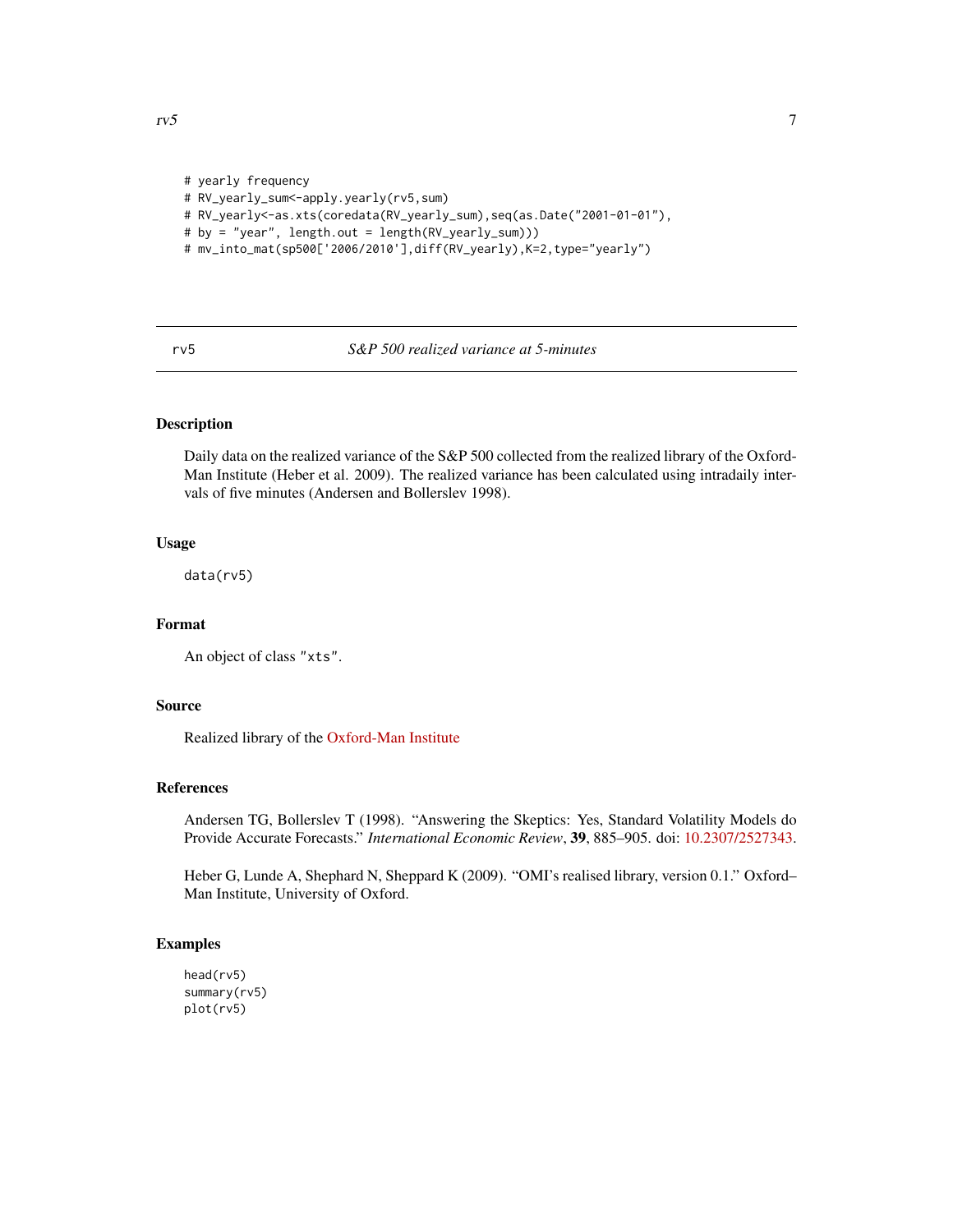#### <span id="page-7-0"></span>Description

Daily data on S&P 500 collected from the realized library of the Oxford-Man Institute (Heber et al. 2009).

#### Usage

data(sp500)

#### Format

An object of class "xts".

#### Source

Realized library of the [Oxford-Man Institute](https://realized.oxford-man.ox.ac.uk/data/download)

#### References

Heber G, Lunde A, Shephard N, Sheppard K (2009). "OMI's realised library, version 0.1." Oxford– Man Institute, University of Oxford.

#### Examples

head(sp500) summary(sp500) plot(sp500)

<span id="page-7-1"></span>summary.rumidas *Summary method for 'rumidas' class*

#### Description

Summary method for 'rumidas' class

#### Usage

## S3 method for class 'rumidas' summary(object, ...)

#### Arguments

| object | An object of class 'rumidas', that is the result of a call to ugnfit or umemfit. |
|--------|----------------------------------------------------------------------------------|
| .      | Additional arguments affecting the summary produced.                             |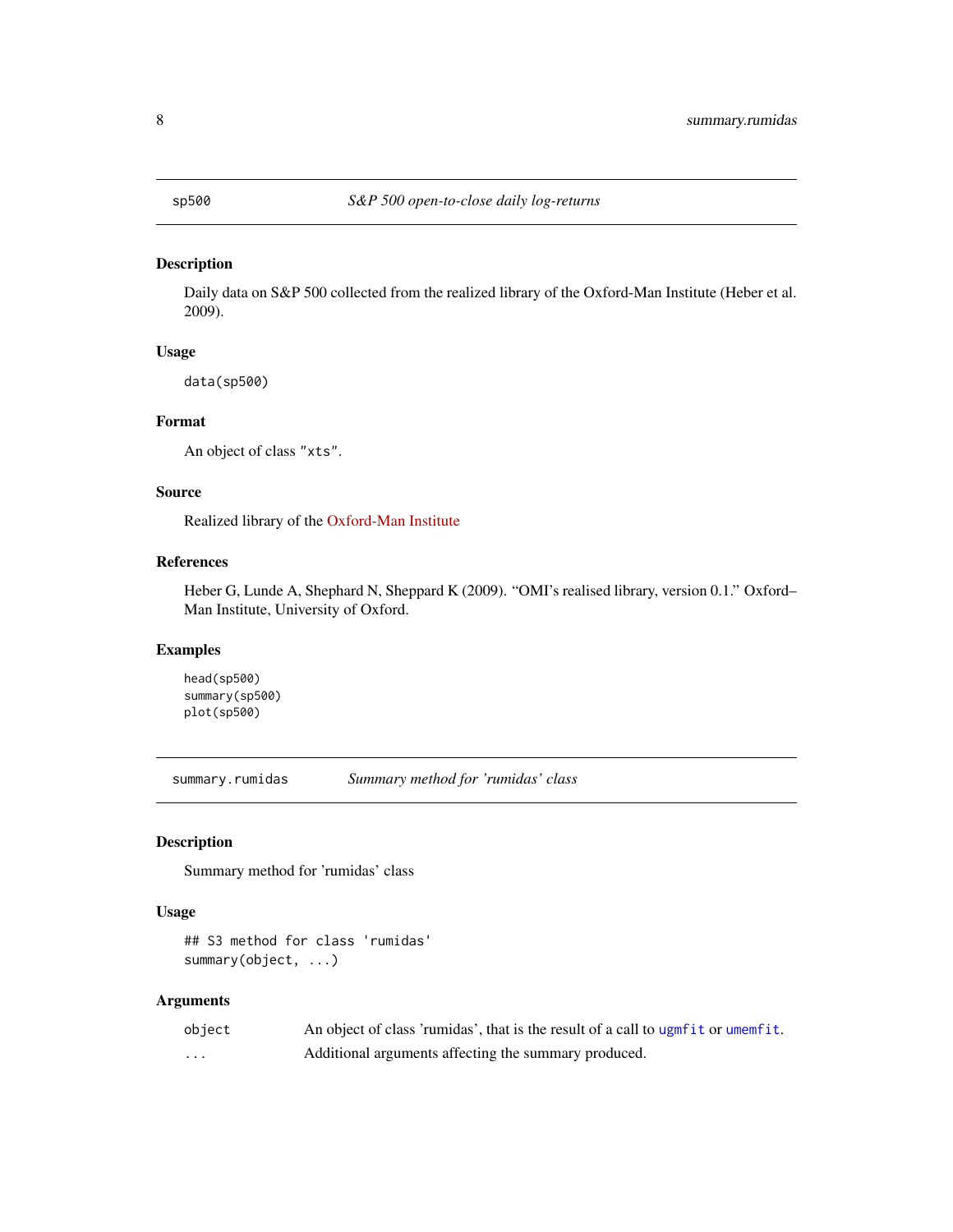#### <span id="page-8-0"></span>ugmfit the contract of the contract of the contract of the contract of the contract of the contract of the contract of the contract of the contract of the contract of the contract of the contract of the contract of the con

### Examples

```
# r_t<-sp500['2003/2010']
# real<-(rv5['2003/2010'])^0.5 # realized volatility
# fit<-umemfit(model="MEM", skew="NO", x=real)
# summary.rumidas(fit)
```
<span id="page-8-1"></span>

| ugmfit | Methods for obtaining (and evaluating) a variety of GARCH-MIDAS- |
|--------|------------------------------------------------------------------|
|        | based models                                                     |

#### Description

Estimates several GARCH-MIDAS-based models, according to two errors' conditional distributions: Normal and Student-t, and the presence of asymmetric terms in the short- and long-run components.

#### Usage

```
ugmfit(
 model,
  skew,
  distribution,
  daily_ret,
 mv_m,
 K,
  lag_fun = "Beta",
  X = NULL,out_of_sample = NULL,
  vol_proxy = NULL
)
```
#### Arguments

| model        | Model to estimate. Valid choices are: "GM" for GARCH-MIDAS, "GMX"<br>for GARCH-MIDAS-X, "DAGM" for Double Asymmetric GARCH-MIDAS<br>(DAGM), and "DAGMX" for DAGM-X |
|--------------|--------------------------------------------------------------------------------------------------------------------------------------------------------------------|
| skew         | The skewness parameter to include in the short–run equation. Valid choices are:<br>"YES" and "NO"                                                                  |
| distribution | The conditional density to use for the innovations. At the moment, valid choices<br>are "norm" and "std", for the Normal and Student-t distribution, respectively  |
| daily_ret    | Daily returns, which must be an "xts" object paramter                                                                                                              |
| $mv$ _m      | MIDAS variable already transformed into a matrix, through $mv\_into\_mat$ func-<br>tion                                                                            |
| К            | Number of (lagged) realizations of the MIDAS variable to consider                                                                                                  |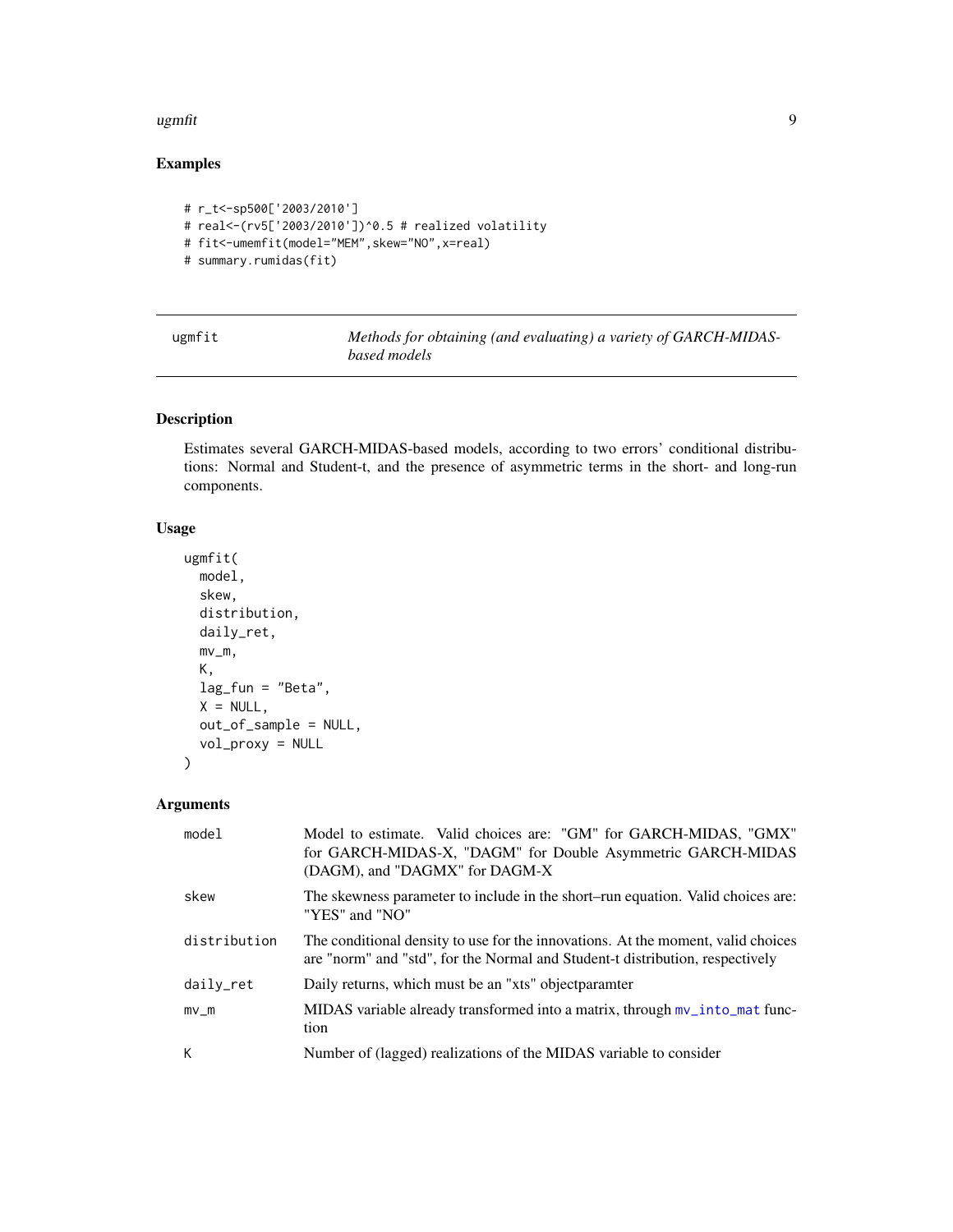<span id="page-9-0"></span>

| $lag_fun$     | optional Lag function to use. Valid choices are "Beta" (by default) and "Al-               |
|---------------|--------------------------------------------------------------------------------------------|
|               | mon", for the Beta and Exponential Almon lag functions, respectively                       |
| X             | optional Additional "X" variable, which must be an "xts" object. Moreover, "X"             |
|               | must be observed for the same days of daily ret                                            |
| out_of_sample | <b>optional</b> A positive integer indicating the number of periods before the last to     |
|               | keep for out of sample forecasting                                                         |
| vol_proxy     | <b>optional</b> If present, the 'vol_proxy' is the volatility proxy used for the in-sample |
|               | and out-of-sample (again, if present) evaluation. It could be the realized vari-           |
|               | ance. If it left unspecified, vol_proxy is replaced by the squared daily returns           |

#### Details

Function ugmfit implements the estimation and evaluation of the GARCH–MIDAS–based models, with and without the asymmetric term linked to negative lagged daily returns, according to two distributions for the error term. The general framework assumes that:

$$
r_{i,t} = \sqrt{\tau_t \times g_{i,t}} \epsilon_{i,t},
$$

where

- $r_{i,t}$  is the daily return for the *i*-th day ( $i = 1, \ldots, N_t$ ) of the period t (for example, a week, a month or a quarter;  $t = 1, \ldots, T$ ;
- $\tau_t$  is the long-run component, varying each period t;
- $g_{i,t}$  is the short–run term, varying each day i of the period t;
- $\epsilon_{i,t}$  is an *iid* error term which has a zero mean and unit variance.

The short–run component of the GARCH–MIDAS (parameter "model" set to "GM") and DAGM (parameter "model" set to "DAGM"), when the parameter "skew" is "YES", is:

$$
g_{i,t} = (1 - \alpha - \gamma/2 - \beta) + (\alpha + \gamma \cdot I_{(r_{i-1,t} < 0)}) \frac{(r_{i-1,t})^2}{\tau_t} + \beta g_{i-1,t},
$$

where  $I_{(\cdot)}$  is an indicator function. The short–run component of the GARCH–MIDAS–X (parameter "model" set to "GMX") and DAGM–X (parameter "model" set to "DAGMX"), when the parameter "skew" is "YES", is:

$$
g_{i,t} = (1 - \alpha - \gamma/2 - \beta) + (\alpha + \gamma \cdot I_{(r_{i-1,t} < 0)}) \frac{(r_{i-1,t})^2}{\tau_t} + \beta g_{i-1,t} + z \cdot (X_{i-1,t} - E(X_{i-1,t})).
$$

When, for the models GARCH–MIDAS, GARCH–MIDAS–X, DAGM, and DAGM–X, the parameter "skew" is set to "NO", parameter  $\gamma$  disappears. For details on the GARCH–MIDAS–X and DAGM–X models, see Amendola et al. (2021). The long-run component of the GARCH-MIDAS and GARCH–MIDAS–X models is:

$$
\tau_t = \exp\left\{m + \theta \sum_{j=1}^K \delta_j(\omega) X_{t-j}\right\},\,
$$

where  $X_t$  is the MIDAS term and  $\delta_j(\omega)$  is the chosen weighting function, which can be the Beta ([beta\\_function](#page-1-1)) or Exponential Almon lag ([exp\\_almon](#page-2-1)) functions. The long-run component of the DAGM and DAGM–X models is:

$$
\tau_t = \exp\left(m + \theta^+ \sum_{k=1}^K \delta_k(\omega)^+ X_{t-k} I_{(X_{t-k} \ge 0)} + \theta^- \sum_{k=1}^K \delta_k(\omega)^- X_{t-k} I_{(X_{t-k} < 0)}\right)
$$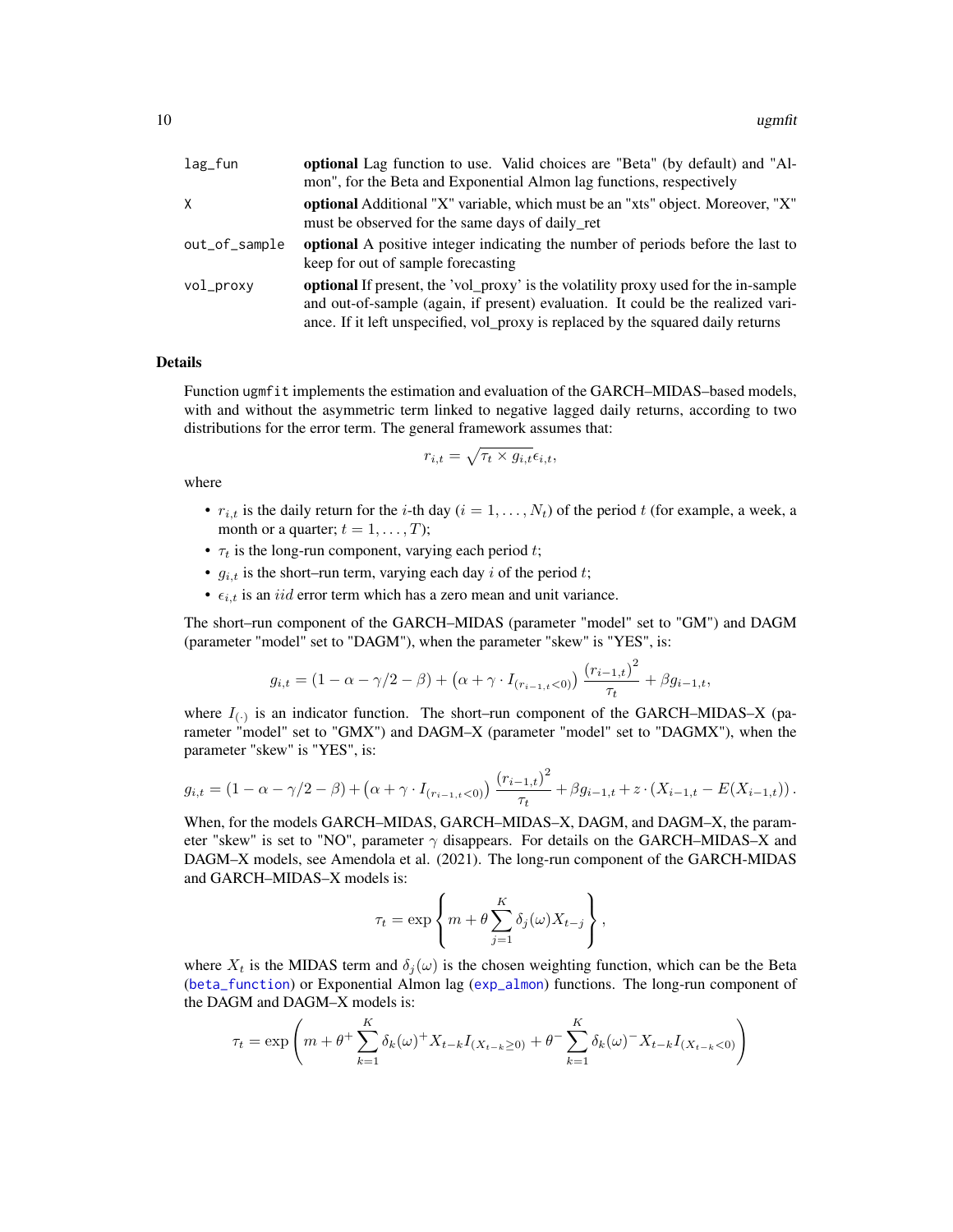#### <span id="page-10-0"></span>ugmfit the contract of the contract of the contract of the contract of the contract of the contract of the contract of the contract of the contract of the contract of the contract of the contract of the contract of the con

#### Value

ugmfit returns an object of class 'rumidas'. The function [summary.rumidas](#page-7-1) can be used to print a summary of the results. Moreover, an object of class 'rumidas' is a list containing the following components:

- model: The model used for the estimation.
- rob\_coef\_mat: The matrix of estimated coefficients, with the QML standard errors. For details, see: Bollerslev and Wooldridge (1992).
- obs: The number of daily observations used for the (in-sample) estimation.
- period: The period of the in-sample estimation.
- loglik: The value of the log-likelihood at the maximum.
- inf criteria: The AIC and BIC information criteria.
- loss\_in\_s: The in-sample MSE and QLIKE averages, calculated considering the distance with respect to the volatility proxy (if provided) or the squared daily returns.
- est\_in\_s: The one-step-ahead volatility, for the in-sample period, that is:  $\sqrt{\hat{\tau}_t \times \hat{g}_{i,t}}$ .
- est\_lr\_in\_s: The one-step-ahead long-run volatility, for the in-sample period.
- loss oos: The out-of-sample MSE and OLIKE averages, calculated considering the distance with respect to the volatility proxy (if provided) or the squared daily returns.
- est\_oos: The one-step-ahead volatility, for the out-of-sample period, that is:  $\sqrt{\hat{\tau}_t \times \hat{g}_{i,t}}$ .
- est\_lr\_oos: The one-step-ahead long-run volatility, for the out-of-sample period.

#### See Also

[mv\\_into\\_mat](#page-5-1).

```
# estimate a GARH-MIDAS model, without the skewness parameter
# r_t<-sp500['2008']
# mv_m<-mv_into_mat(r_t,diff(indpro),K=12,"monthly")
# fit<-ugmfit(model="GM",skew="NO",distribution="norm",r_t,mv_m,K=12)
# fit
# summary.rumidas(fit)
# names(fit)
# to see the estimated coefficients with the QML standard errors:
# fit$rob_coef_mat
# estimate a DAGM model, with the skewness parameter,
# including the volatility proxy (realized variance), and
# leaving the last 100 observations for the out-of-sample evaluation
# r_t<-sp500['2002/2020']
# mv_m<-mv_into_mat(r_t,diff(indpro),K=12,"monthly")
# fit_2<-ugmfit(model="DAGM",skew="YES",distribution="norm",r_t,
# mv_m,K=12,vol_proxy=rv5['2002/2020'],out_of_sample=100)
# fit_2
```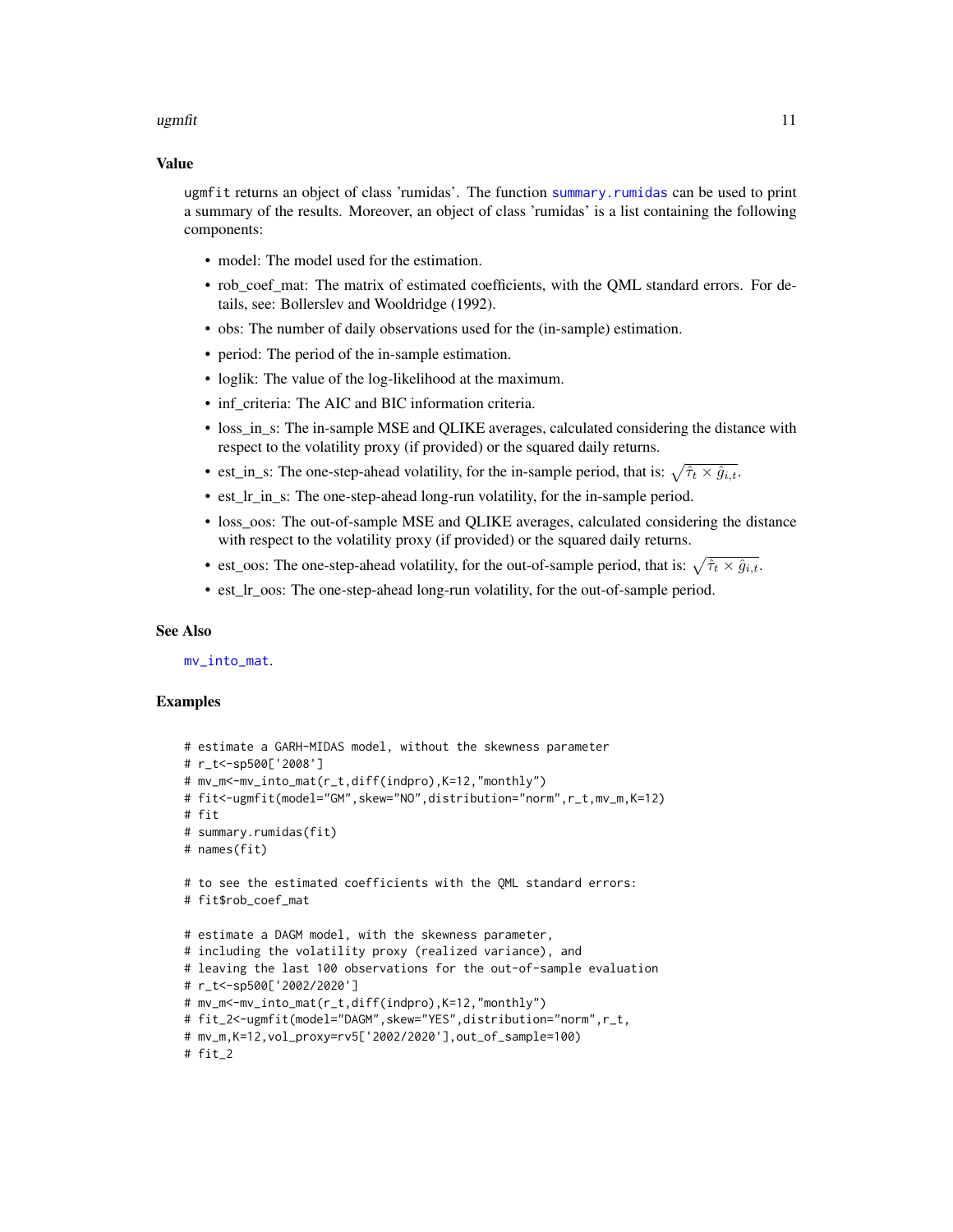```
# summary.rumidas(fit_2)
# estimate a GM-X model, without the skewness parameter
# r_t<-sp500['2010/2013']
# X<-vix['2010/2013']
# mv_m<-mv_into_mat(r_t,diff(indpro),K=36,"monthly")
# fit_3<-ugmfit(model="GMX",skew="NO",distribution="norm",r_t,mv_m,K=36,X=X)
# summary.rumidas(fit_3)
```
<span id="page-11-1"></span>umemfit *Methods for obtaining (and evaluating) a variety of MEM(-MIDAS) based models*

#### Description

Estimates several MEM and MEM-MIDAS-based models.

#### Usage

```
umemfit(
 model,
  skew,
 x,
 daily_ret = NULL,
 mv_m = NULL,K = NULL,z = NULL,out_of_sample = NULL
\lambda
```
#### Arguments

| model         | Model to estimate. Valid choices are: "MEMMIDAS" for MEM-MIDAS, "MEM"<br>for base MEM, "MEMX" for the base MEM with an X term, "MEMMIDASX"<br>for the MEM-MIDAS-X   |
|---------------|---------------------------------------------------------------------------------------------------------------------------------------------------------------------|
| skew          | The skewness parameter linked to lagged daily returns. Valid choices are: "YES"<br>and "NO"                                                                         |
| $\mathsf{x}$  | Dependent variable to predict. Usually the realized volatility. It must be positive<br>and "xts" object                                                             |
| daily_ret     | <b>optional.</b> Daily returns, which must be an "xts" object. NULL by default                                                                                      |
| $mv_{m}$      | optional. MIDAS variable already transformed into a matrix, through mv_into_mat<br>function. NULL by default                                                        |
| К             | optional. Number of (lagged) realizations of the MIDAS variable to consider.<br>NULL by default for the Beta and Exponential Almon lag functions, respec-<br>tively |
| z             | optional. Additional daily variable, which must be an "xts" object, and with the<br>same length of x. NULL by default                                               |
| out_of_sample | <b>optional.</b> A positive integer indicating the number of periods before the last to<br>keep for out of sample forecasting                                       |

<span id="page-11-0"></span>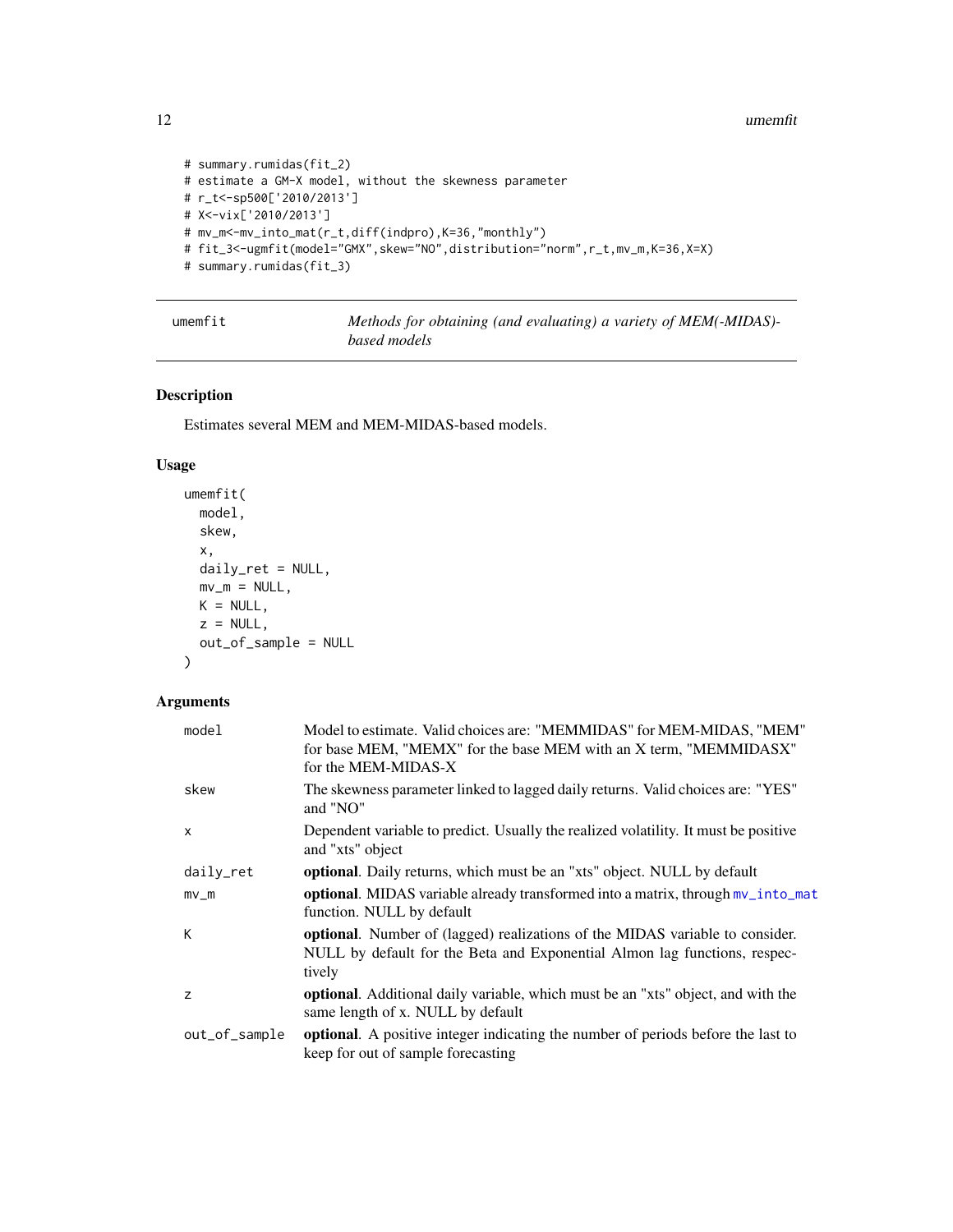#### <span id="page-12-0"></span> $\mu$  umemfit  $\mu$  13

#### Details

Function umemfit implements the estimation and evaluation of the MEM, MEM-MIDAS MEM-X and MEM-MIDAS-X models, with and without the asymmetric term linked to negative lagged daily returns. The general framework assumes that:

$$
x_{i,t} = \mu_{i,t} \epsilon_{i,t} = \tau_t \xi_{i,t} \epsilon_{i,t},
$$

where

- $x_{i,t}$  is a time series coming from a non-negative discrete time process for the *i*-th day (*i* =  $1, \ldots, N_t$ ) of the period t (for example, a week, a month or a quarter;  $t = 1, \ldots, T$ );
- $\tau_t$  is the long-run component, determining the average level of the conditional mean, varying each period t;
- $\xi_{i,t}$  is a factor centered around one, labelled as the short–run term, which plays the role of dumping or amplifying  $\tau_{i,t}$ ;
- $\epsilon_{i,t}$  is an *iid* error term which, conditionally on the information set, has a unit mean, an unknown variance, and a probability density function defined over a non-negative support.

The short–run component of the MEM-MIDAS-X is:

$$
\xi_{i,t} = (1 - \alpha - \gamma/2 - \beta) + (\alpha + \gamma \cdot I_{(r_{i-1,t} < 0)}) \frac{x_{i-1,t}}{\tau_t} + \beta \xi_{i-1,t} + \delta (Z_{i-1,t} - E(Z)),
$$

where  $I_{(\cdot)}$  is an indicator function,  $r_{i,t}$  is the daily return of the day i of the period t and Z is an additional X term (for instance, the VIX). When the X part is absent, then the parameter  $\delta$  cancels. The long-run component of the MEM-MIDAS and MEM-MIDAS-X is:

$$
\tau_t = \exp\left\{m + \theta \sum_{k=1}^K \delta_k(\omega) X_{t-k}\right\},\,
$$

where  $X_t$  is the MIDAS term. When the "skew" parameter is set to "NO",  $\gamma$  disappears. The MEM and MEM-X models do not have the long- and short-run components. Therefore, they directly evolve according to  $\mu_{i,t}$ . When the "skew" and X parameters are present, the MEM-X is:

$$
\mu_{i,t} = (1 - \alpha - \gamma/2 - \beta)\mu + (\alpha + \gamma I_{(r_{i-1,t} < 0)})x_{i-1,t} + \beta\mu_{i-1,t} + \delta(Z_{i-1,t} - E(Z)),
$$

where  $\mu = E(x_{i,t})$ . When the "skew" parameter is set to "NO", in the previous equation  $\gamma$  cancels. Finally, when the additional X part is not present, then we have the MEM model, where  $\delta$ disappears.

#### Value

umemfit returns an object of class 'rumidas'. The function [summary.rumidas](#page-7-1) can be used to print a summary of the results. Moreover, an object of class 'rumidas' is a list containing the following components:

- model: The model used for the estimation.
- rob\_coef\_mat: The matrix of estimated coefficients, with the QML standard errors. For details, see: Bollerslev and Wooldridge (1992), Engle and Gallo (2006), and Amendola et al. (2020).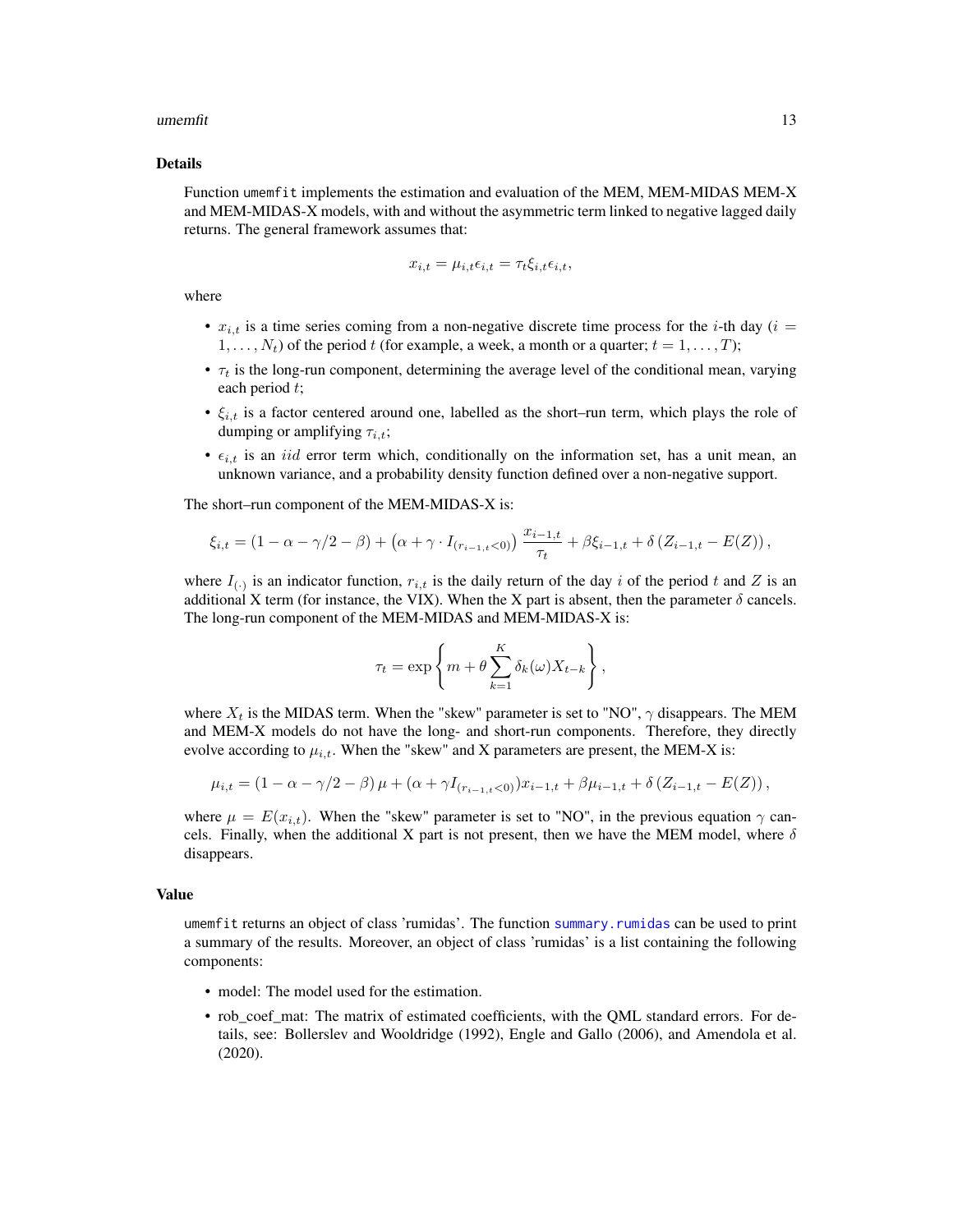- <span id="page-13-0"></span>• obs: The number of daily observations used for the (in-sample) estimation.
- period: The period of the in-sample estimation.
- loglik: The value of the log-likelihood at the maximum.
- inf\_criteria: The AIC and BIC information criteria.
- loss\_in\_s: The in-sample MSE and QLIKE averages, calculated considering the distance with respect to the dependent variable.
- est\_in\_s: The in-sample predicted dependent variable.
- est Ir in s: The in-sample predicted long-run component (if present) of the dependent variable.
- loss\_oos: The out-of-sample MSE and QLIKE averages, calculated considering the distance with respect to the dependent variable.
- est\_oos: The out-of-sample predicted dependent variable.
- est Ir oos: The out-of-sample predicted long-run component (if present) of the dependent variable.

#### See Also

[mv\\_into\\_mat](#page-5-1).

```
# estimate the base MEM, without the asymmetric term linked to negative lagged returns
real<-(rv5['2003/2010'])^0.5 # realized volatility
fit<-umemfit(model="MEM",skew="NO",x=real)
fit
summary.rumidas(fit)
# to see the estimated coefficients with the QML standard errors:
fit$rob_coef_mat
# All the other elements of fit are:
names(fit)
# estimate the MEM-MIDAS, with the asymmetric term linked to negative lagged returns,
# leaving the last 200 observations for the out-of-sample analysis
# r_t<-sp500['2003/2010']
# real<-(rv5['2003/2010'])^0.5 # realized volatility
# mv_m<-mv_into_mat(real,diff(indpro),K=12,"monthly")
# fit_2<-umemfit(model="MEMMIDAS",skew="YES",x=real,daily_ret=r_t,mv_m=mv_m,K=12,out_of_sample=200)
# fit_2
# summary.rumidas(fit_2)
# to see the estimated coefficients with the QML standard errors:
# fit_2$rob_coef_mat
```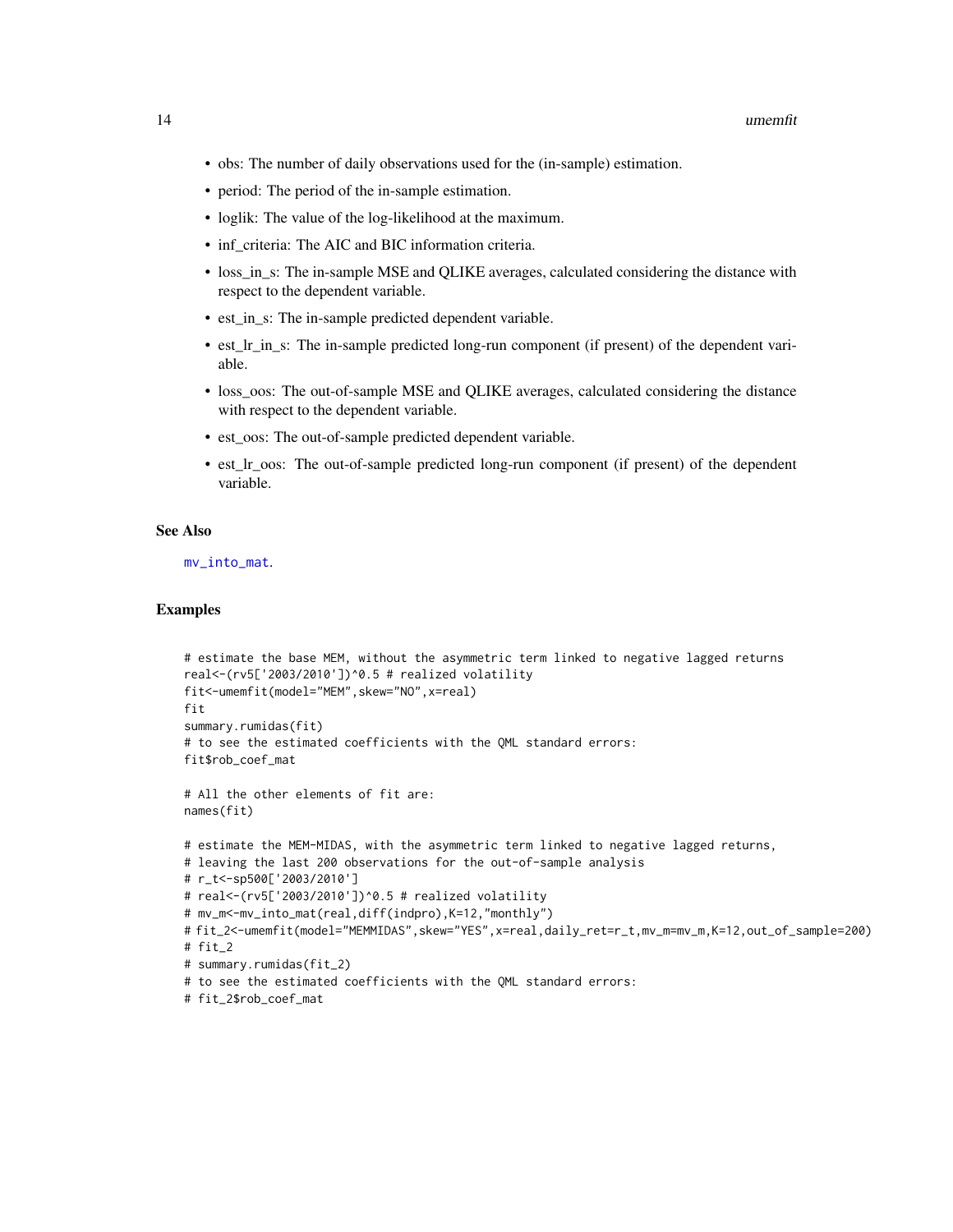#### <span id="page-14-0"></span>Description

Daily data on VIX collected from Yahoo Finance site. The VIX data have been de-annualized and multiplied by  $100^{-1}$ .

#### Usage

data(vix)

#### Format

An object of class "xts".

#### Source

[Yahoo Finance](https://finance.yahoo.com/)

#### Examples

head(vix) summary(vix) plot(vix)